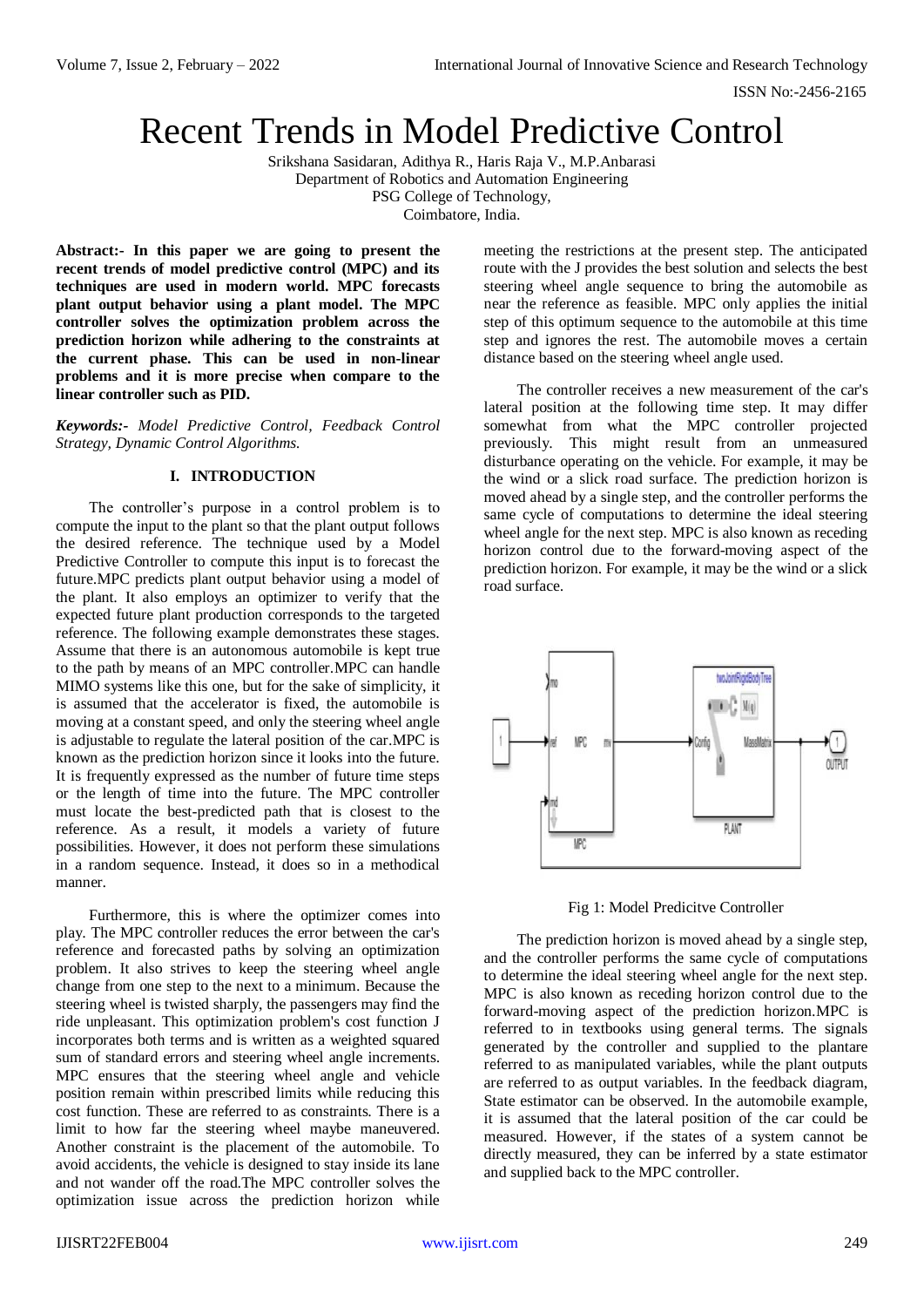#### **II. NEED FOR MODEL PREDICTIVE CONTROL**

MPC, which is maybe the most common control among specific engineers. However, it stands for model predictive control. MPC is a feedback control method that makes predictions about a process's future outputs using a model.Initially simulations are run in the brain using the resulting model. These forecast the future trajectory based on the control actionsselected. Thenthe best action to bring the anticipated trajectory as near the desired trajectory as feasible is chosen.These are some of the reasons why model predictive control is employed.MPC is capable of dealing with multi-input and multi-output systems that may have interactions between their inputs and outputs[Fig 2]. In this MIMO system, adjusting the second output influences the first output. IfPID controllers are used, constructing them would be difficult since the two control loops would work independently as if they had no relationships. Furthermore, constructing more effective systems would be significantly more complex, necessitating the tweaking of far too many controllers' gains



Fig 2: MIMO System with MPC

MPC has the advantage of being a multivariable controller that regulates the outputs simultaneously while accounting for all system variable interactions. Another feature of MPC is its ability to deal with constraints. Constraints are required because breaching them may result in unforeseen consequences. One of the driving safety constraints, for example, is that autos must adhere to speed regulations and maintain a safe distance from other vehicles. Other controls, such as acceleration limits, are imposed by the car's physical limitations. If this were a self-driving automobile driven by MPC, the controller would follow a desired trajectory while adhering to these limits. MPC also has a preview function, which is akin to feedforward control. Assume the autonomous vehicle is traveling on a winding road. If the controller is unaware that a corner is approaching, it will only apply brakes while entering the corner. However, if the automobile includes a front-facing camera that provides information about the vehicle's future trajectory, the controller will be aware of the forthcoming corner in advance. As a result, it may break sooner in order to stay in the lane safely. To increase controller performance, MPC may readily include future reference information into the control issue.

Since the 1980s, Model Predictive Controllers have been employed in the process sector. Microprocessors' application has extended to different sectors as their computational capacity has increased.MPC provides all of these advantages, but it is essential to remember that it demands a robust and fast CPU with enough memory. The reason for this is that MPC solves an online optimization issue at every time step.MPC uses a system's model to anticipate its future behavior and then solves an online optimization algorithm to choose the optimal control action that drives the expected output to the reference. It can operate Multi-Input Multi-Output systems that may have input-output interactions.MPC can deal with restrictions and has preview capabilities. It is also frequently employed in a variety of sectors.

# **III. RELATED WORKS**

*A. Development of a Model Predictive Controller for an Unstable Heavy Self-balancing Robot*

This Model Predictive Controller based approach is applied to a Two- wheeled Self-Balancing robot which is of heavy weight. Two wheeled Self balancing robot is similar to Segway. It is also similar to Inverted Pendulum [2].

Many Non-Linear equations are present in a Two-Wheeled Self Balancing Robot. The robot is first controlled using a classic PID controller. Closed loop PD controller is used to drive the robot. Manually tuned Kp and Kd values are fed into the system. Then Model tuning for the system is done to reduce the error. The obtained model is used to calculate Open loop step response which can be used in Model Predictive controller (MPC).The manipulated variable in MPC is the Motor Speed and the controlled variable is the Tilt Angle. The Parameters of the algorithms are tuned and final parameters are obtained.MPU algorithm works efficiently compared to the output of PD controller. The linear model gives only approximate results whereas MPC stabilizes the robot for even a strong disturbance in a short span of time.

*B. Design and Development of Model Predictive Controller for Binary Distillation Column*

The concept proposed here with employs a Model Predictive Controller in the Industrial Binary Distillation Column [23]. The purification of final products in Petroleum and Chemical Industries is done by a separation process called as Distillation. Mass transfer or heat energy transfer is enhanced using Distillation process.The control inputs of this configuration are the vapor flow rate and liquid flow rate. The objective of this model is to maintain the output product concentration due to disturbance in feed rate and feed concentration. The basic idea is to reduce the error and to predict the future response of the distillation system. The system is tested with general PID controller as well as with Model Predictive Controller using SISO and MIMO systems. MPC takes into account of the input variables and the manipulated output variables and the control variable output is obtained by minimizing the cost function [Fig 3].Wood and Beery Binary distillation system is taken and PID and MPC controller is applied to the system. The MATLAB and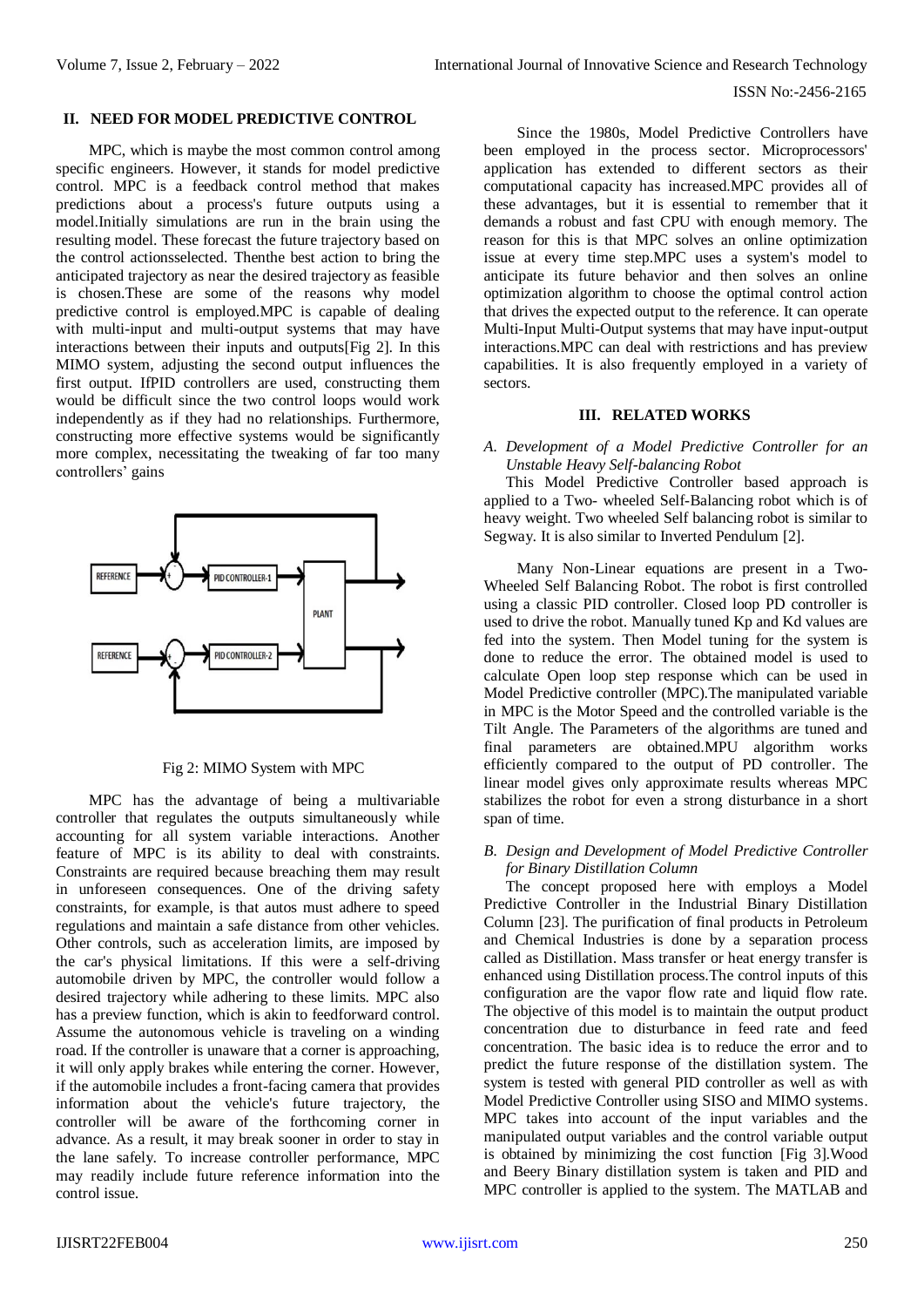Model Predictive Tool Box is used for the simulation of the system.



Fig. 3: Structure of MPC

The performance of the MPC controller is compared with that of the traditional PID controller. Based on the proceedings of the paper, it can be presumed that MPC controller shows better results compared to PID controller. MPC controller provides smooth reference tracking, peak overshoot is reduced significantly and better closed loop performance.

#### *C. Model Predictive control and Optimization for Papermaking process*

Large scale 2-Dimensional process is involved in papermaking process. Machine direction control and Cross direction control are the two challenges to overcome in the process of papermaking [6].MPC offers a variety of uses in paper machine control. MPC handles basic MD control and advanced MD-MPC control, which includes economic optimization and orchestrates transitions across paper grades.Cross direction can be controlled using MPC, using a properly determined solution approach.The papermaking CD method is a two-dimensional system with a vast size. It has a high level of input-output coupling. MPC is a common approach for regulating multivariable systems, and it has evolved into a common advanced control strategy in papermaking systems. However, mill staff have various challenges in accepting CD-MPC, including the unique multivariable control concept and the non-trivial tuning approach.CD-MPC has been successfully implemented in over 70 paper mills and has been applied to virtually all types of existing CD processes, including fine paper, board, newsprints, tissues, and so on. Over the next decade, CD-MPC will undoubtedly have a substantial influence on papermaking CD control applications.The ability to combine numerous CD actuator arrays and multiple CD measurement arrays into a single CD controller is a key advantage of CD-MPC.Non-standard CD measurements, such as fiber orientation, gloss, web formation, and web porosity, are anticipated to be included into the existing CD-MPC framework in the next generation of CD-MPC applications.

## **IV. TYPES OF MODEL PREDICTIVE CONTROL AND ITS APPLICATIONS**

The Model Predictive Control method became a futuristic necessity because almost all of the industrial processes are developing and becoming more and more intricate in leaps and bounds. At one point, these industrial processes are bound to attain such a level of complexity that it will become impossible for the traditional methods to comprehend and process the data. This is where the Model Predictive Control algorithm comes into play.This control algorithm is one of the most or the most versatile and compatible algorithms to ever exist. This is because; this control strategy can be combined with any one algorithm or piece of code to form a completely new type of control algorithm. These combined algorithms are called or referred to as hybrids[Fig 4]. To provide a comprehendible illustration, the predictive control algorithm can be combined with engineering economics to form the economic non-linear model predictive control strategy.Neural Networks can be combined with the model predictive control to form an optimal non-interfering administering algorithm.

| <b>Prediction Algorithm</b> | <b>Applications</b>                                     |
|-----------------------------|---------------------------------------------------------|
| <b>Fuzzy Control</b>        | Heating and cooling of buildings                        |
| Neural Network Control      | Control of thermal processes for energy saving purposes |
| <b>PID Control</b>          | Furnace chamber pressure                                |
| <b>Adaptive Control</b>     | Altitude Control of Quad rotor                          |

Fig 4: MPC hybrid algorithms and their applications

### **V. BENEFITS OF THE MUTATIONS OF MODEL PREDICTIVE CONTROL STRATEGY**

The Model Predictive Control Strategy can be surprisingly rewarding, despite its predicaments due it its infant stage. One of the most common drawbacks present in the prevailing control strategies is that it cannot sustain commanding multiple input and output devices at a time. But when it comes to the Model Predictive Control algorithm and its hybrids can handle multiple input and multiple output devices with such ease. These algorithms have the capacity to make constrained processing of the data to seem like child's play.



Fig 5: Types of MPC fields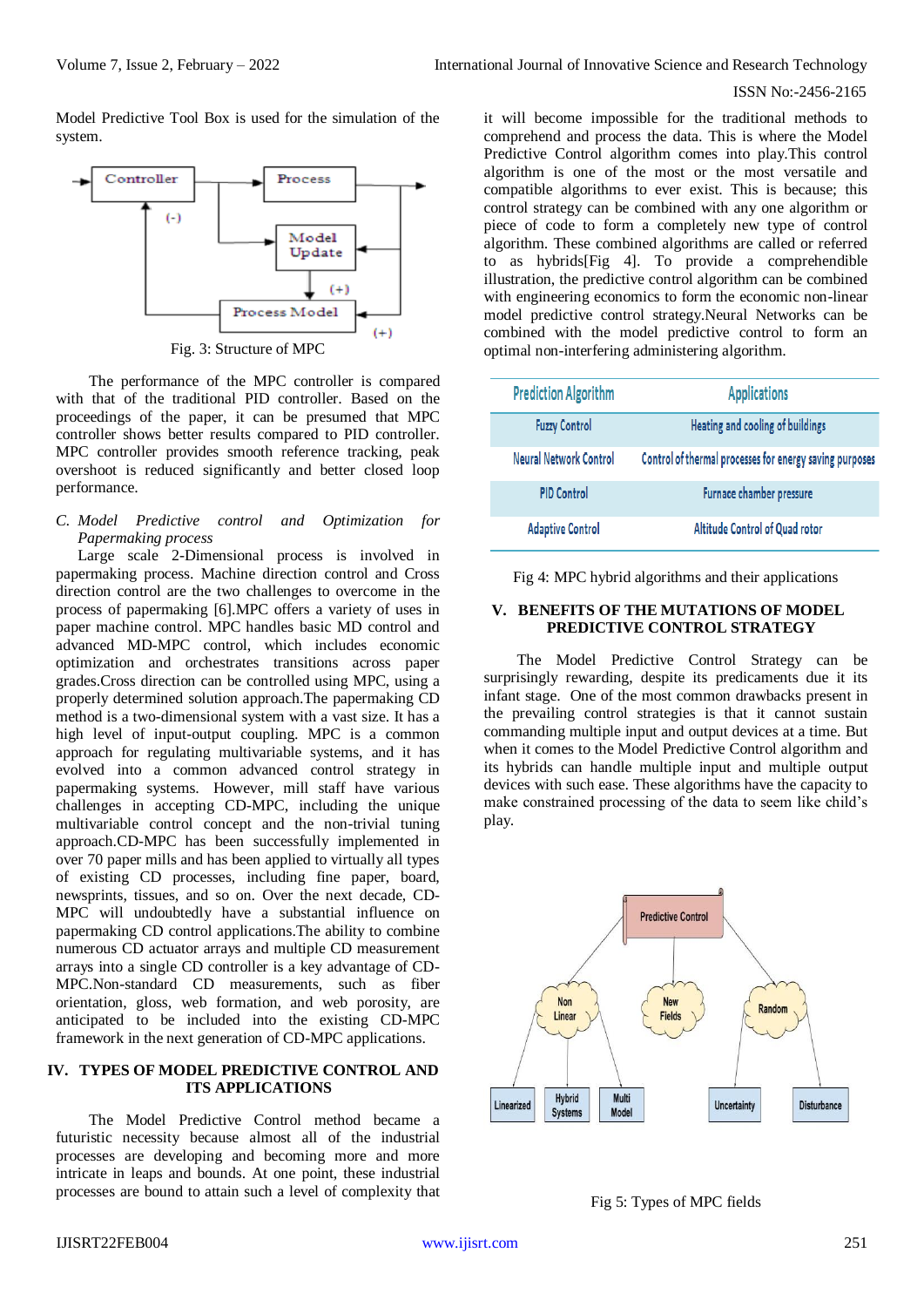Initially, the predictive control strategies are divided into three categories [Fig 5], namely

- Non-linear
- New up and coming fields
- Random fraternity.

The non-linear category can further be divided into three sub-categories namely, linearized applications, multimodel practices and hybrid systems. The multi-model approach is used to facilitate the approximation of nonprismatic operation variables. And the hybrid systems can help with constantly varying dynamic processes with the help of logical switching techniques.When it comes to the random applications, it exercises the concept of probabilistic uncertainty. This can be classified into two categories as

- Uncertainty and
- Disturbance.

## **VI. IMPEDIMENTS IN THE APPROACH**

Since the Model Predictive Control strategy is an upand-coming field in the fraternity of manipulator control and trajectory planning, there are a variety of complications and hardships that has to be worked around. The drawbacks and problems posed by this method can be distinguished into many diverse points of views including from the algorithm, object application and computing necessities. Some of the most prominent ones are listed below:

- In its primitive stage, the MPC method can be applied only in scale-based applications in production.
- This control algorithm requires computers that have high processing and performance capabilities and also considerably depreciates the dynamic operations.
- Due to the rising requirements of the MPC algorithm, it substantially hinders the possibility of development in not only applications but also in space consumption.
- It is very difficult for the normal, orthodox computers and similar devices that is used on a day-to-day basis to calculate the real time data obtained from this method.
- Since this control method is still in its development stage, this is not one of the most accurate systems to exist.
- When the Model Predictive Control strategy was applied in real time applications in the industries, it could only satisfy the initial industrial standard requirements.
- When it comes to optimizing the non-linear problem statements, this approach lacks the procession of proper effective algorithms.
- For this method to be successful, it has to compute and calculate a huge amount of data. Thus, this leads to the computing requirements of this algorithm to be fairly massive.
- This control strategy utilizes a large amount of online data and applications. So, this method might not be as economically feasible like other alternate methods.
- The Model Predictive Control strategy is still in incubation. Hence, there is a huge disconnect between its theoretical possibilities and its practical applications.
- The remunerative and gregarious enlargement and evolution rate of this approach remains unmet.

## **VII. PROSPECTS OF MODEL PREDICTIVE CONTROL STRATEGY**

The Model Predictive Control method when proved practically and economically viable can provide to be useful in a diverse range of applications be it either large scale intricate systems or non-linear systems.Though this prospective is quite a challenge to achieve, this control algorithm can be used to administer the large-scale applications like sewage disposal systems and management systems of urban traffic. This method can prove to be advantageous due to its disturbance soundness, global stability and confluence capabilities.This method can also be utilized in rapid moving applications be it the aerospace fraternity or electro-mechanical applications. The Model Predictive Control algorithm has been successfully proven in comparatively slower dynamic processes, but has been pretty difficult to achieve sustainable efficacy in procedures that require a massive number of computations to process the data.But when it comes down to the non-linearized applications, this method needs to utilize a titanic amount of data, calculations and processing iterations to operate efficiently. Due to these hazards, this has not been implemented in more well aged practical operations.

The Model Predictive Control strategy can also be utilized for controlling and monitoring non-domestic buildings as it highly brings down the emissions of Carbondi-oxide when compared with the pertaining restrained control systems and strategies. In addition to that, this algorithm also proves to be an economically sustainable alternative to the existing monitoring systems present in full scale buildings and skyscrapers. The energy efficiency offered by this method is one of the best alternatives to have been developed.

When it comes to power plants and power stations that use gas turbines fueled by biomass and natural gases to generate electricity, the Model Predictive Control algorithm can be availed to increase the performance metrics during the startup of the plant. This can be achieved by minimizing the time it takes to attain the desired set point and by avoiding the unforeseen catastrophic and hazardous situations that can happen when starting up the plant.

# **VIII. CONCLUSION**

Model Predictive Control is one of the most promising feedback control strategies to be employed given its ability to prospectively facilitate not only online optimization, but also enables the industrial processes to be controlled with way more efficacy than the present prevailing systems. MPC can be implemented in MIMO systems in contrast to other conventional controllers which can handle only SISO systems. In spite of the absence of any visible connects between this feedback control strategy and the level of its practicality in the day-to-day industrial operations, this algorithmic approach has the better aspect of being well suited for a multitude of applications in a variety of industries like healthcare, shipping, transport, energy, urban development, agriculture and aerospace.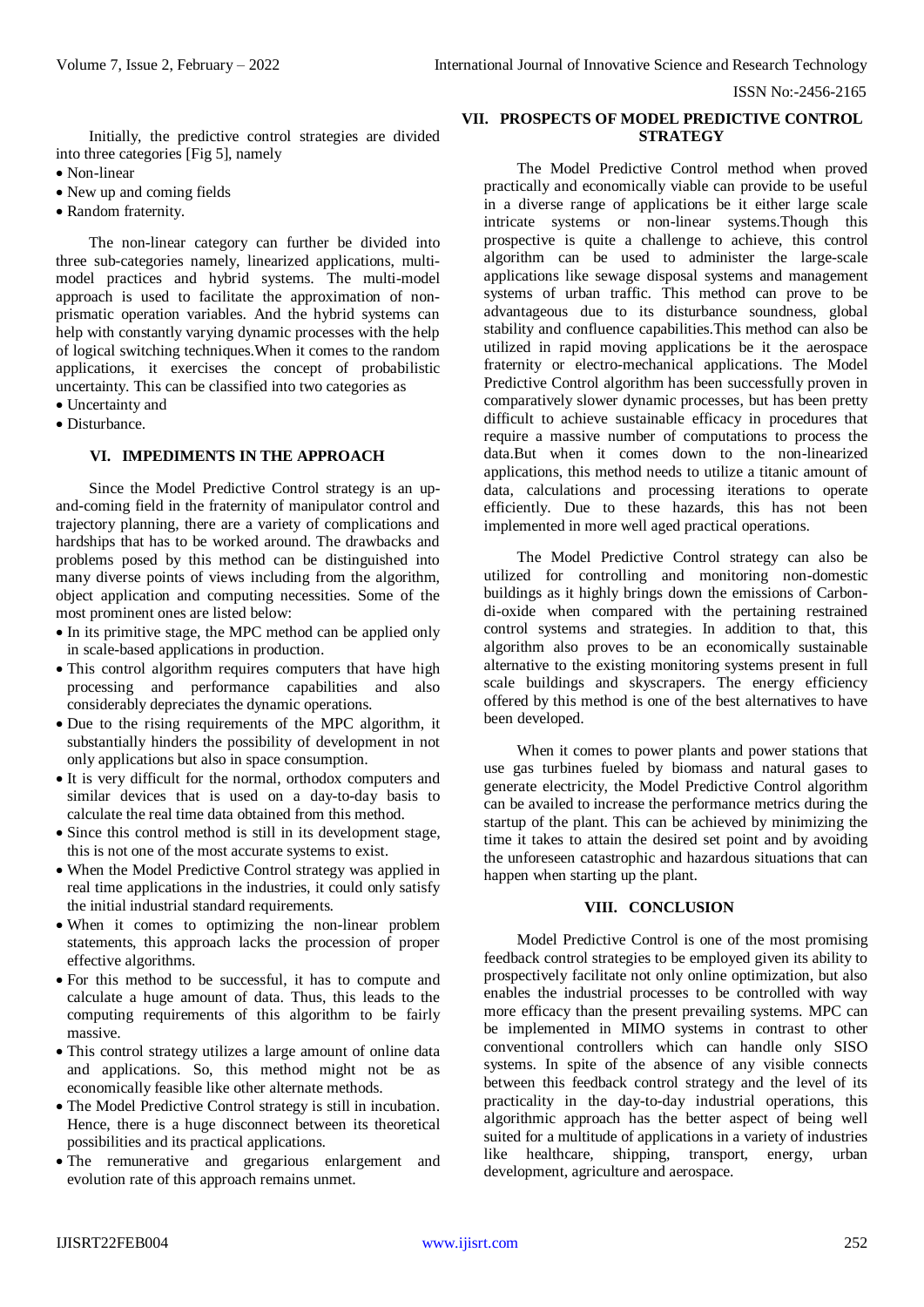#### **REFERENCES**

- [1.] Parisio A, Rikos E, Glielmo L. Stochastic model predictive control for economic/environmental
- [2.] operation management of microgrids: An experimental case study [J]. Journal of Process Control, 2016, 43:24- 37.
- [3.] Grosso J M, Ocampo-Martínez C, Puig V, et al. Chance-constrained model predictive control for drinking water networks, Journal of Process Control, 2014, 24(5):504-516.
- [4.] Percival M W, Wang Y, Grosman B, et al. Development of a multi-parametric model predictive control algorithm for insulin delivery in type 1 diabetes mellitus using clinical parameters, Journal of Process Control, 2011, 21(3):391-404.
- [5.] ODwyer E, Tommasi L D, Kouramas K, et al. Prioritised objectives for model predictive control of building heating systems[J]. Control Engineering Practice, 2017, 63.
- [6.] Chu, Danlei & Forbes, Michael & Backstrom, Johan & Gheorghe, P.Eng, Cristian & Chu, Stephen. (2011). Model Predictive Control and Optimization for Papermaking Processes. 10.5772/18535.
- [7.] Formentin S, Guanetti J, Savaresi S M. Least costly energy management for series hybrid electric vehicles[J]. Control Engineering Practice, 2016, 48:37- 51.
- [8.] Hartley E N, Trodden P A, Richards A G, et al. Model predictive control system design and implementation for spacecraft rendezvous[J]. Control Engineering Practice, 2012, 20(7):695-713.
- [9.] Faulwasser T, Grüne L, Müller M A. Economic Nonlinear Model Predictive Control[J]. 2017, 5(1):224- 409.
- [10.] Li J, Wu C, Li S, et al. Optimal disturbance rejection control approach based on a compound neural network prediction method[J]. Journal of Process Control, 2014, 24(10):1516-1526.
- [11.] Feng X, Patton R. Active fault tolerant control of a wind turbine via fuzzy MPC and moving horizon estimation[J]. IFAC Proceedings Volumes, 2014, 47(3):3633-3638.
- [12.] Gorges D. Relations between Model Predictive Control and Reinforcement Learning[J]. 2017, 50(1):4920-4928.
- [13.] Henson M A. Nonlinear model predictive control: current status and future directions.Computers and Chemical Engineering, 1998, 23(2): 187-202.
- [14.] Kennedy J L, Travis R C. Nonlinear model reduction and model predictive control of residential buildings with energy recovery [J]. Journal of Process Control, 2014, 24(6):723-739.
- [15.] Fele F, Maestre J M, Hashemy M, et al. Coalitional model predictive control of an irrigation canal[J]. Journal of Process Control, 2014, 24(4):314-325.
- [16.] Wu X, Shen J, Li Y, et al. Fuzzy modeling and stable model predictive tracking control of largescale power plants[J]. Journal of Process Control, 2014, 24(10):1609-1626.
- [17.] Mythreyi K, Subramanian S C, Kumar R K. Nonlinear glucose–insulin control considering delays—Part II:

Control algorithm[J]. Control Engineering Practice, 2014, 28(1):26-33.

- [18.] Chen Hong-Li, Lan Hai, Shen Yi. Study on generalized predictive control for ¼ type rudder pitching stabilization. Journal of System Simulation, 2006, 18(12): 3508-3511.
- [19.] Sun Guang, Huo Wei. Direct-adaptive fuzzy predictive control of satellite attitude. Acta Automatica Sinica, 2010, 36(8): 1151-1159.
- [20.] Kouvaritakis B, Cannon M, Rakovillc S V, Cheng Q F. Explicit use of probabilistic distributions in linear predictive control. Automatica, 2010, 46(10): 1719- 1724.
- [21.] Wang C, Ong C J, Sim M. Convergence properties of constrained linear system under MPC control law using affine disturbance feedback. Automatica, 2009, 45(7): 1715-1720.
- [22.] Zhang J. Design of a new PID controller using predictive functional control optimization for chamber pressure in a coke furnace[J]. Isa Transactions, 2016,  $67:208$
- [23.] Killian M, Mayer B, Kozek M. Cooperative fuzzy model predictive control for heating and cooling of buildings[J]. Energy & Buildings, 2016, 112:130-140.
- [24.] Rajendran, Sivakumar & Mathew, Shennes. (2013). Design and Development of Model Predictive Controller for Binary Distillation Column. International Journal of Science Education. 2. 445-451.
- [25.] Chikasha P N, Dube C. Adaptive Model Predictive Control of a Quadrotor[J]. IFACPapersOnLine, 2017, 50(2):157–162.
- [26.] Vasičkaninova A, Bakosova M, Mészáros A, et al. Neural network predictive control of a heat exchanger[J]. Applied Thermal Engineering, 2011, 31(13):2094-2100.
- [27.] [25] D. Mayne and S. Rakovic, "Optimal control of constrained piecewise affine discrete time systems using reverse transformation," in *Proc.* 41th IEEE Conf. on Decision and Control, Las Vegas, Nevada, USA, Dec. 2002, pp. 1546–1551.
- [28.] M. Okulski and M. Ławryńczuk, "Development of a Model Predictive Controller for an Unstable Heavy Self-Balancing Robot," 2018 23rd International Conference on Methods & Models in Automation & Robotics (MMAR), 2018, pp. 503-508.
- [29.] ] A. Alessio and A. Bemporad, "Feasible mode enumeration and cost comparison for explicit quadratic model predictive control of hybrid systems," in 2nd IFAC Conference on Analysis and Design of Hybrid *Systems*, Alghero, Italy, 2006, pp. 302–308.
- [30.] S. J. Qin and T. A. Badgwell, "A survey of industrial model predictive control technology," *Control Engineering Practice*, vol. 11, pp. 733–764, 2003.
- [31.] F. Borrelli, A. Bemporad, M. Fodor, and D. Hrovat, "An MPC/hybrid system approach to traction control," *IEEE Trans. Contr. Systems Technology*, vol. 14, no. 3, pp. 541–552, May 2006.
- [32.] N. Giorgetti, G. Ripaccioli, A. Bemporad, I. Kolmanovsky, and D. Hrovat, "Hybrid model predictive control of direct injection stratified charge engines,"